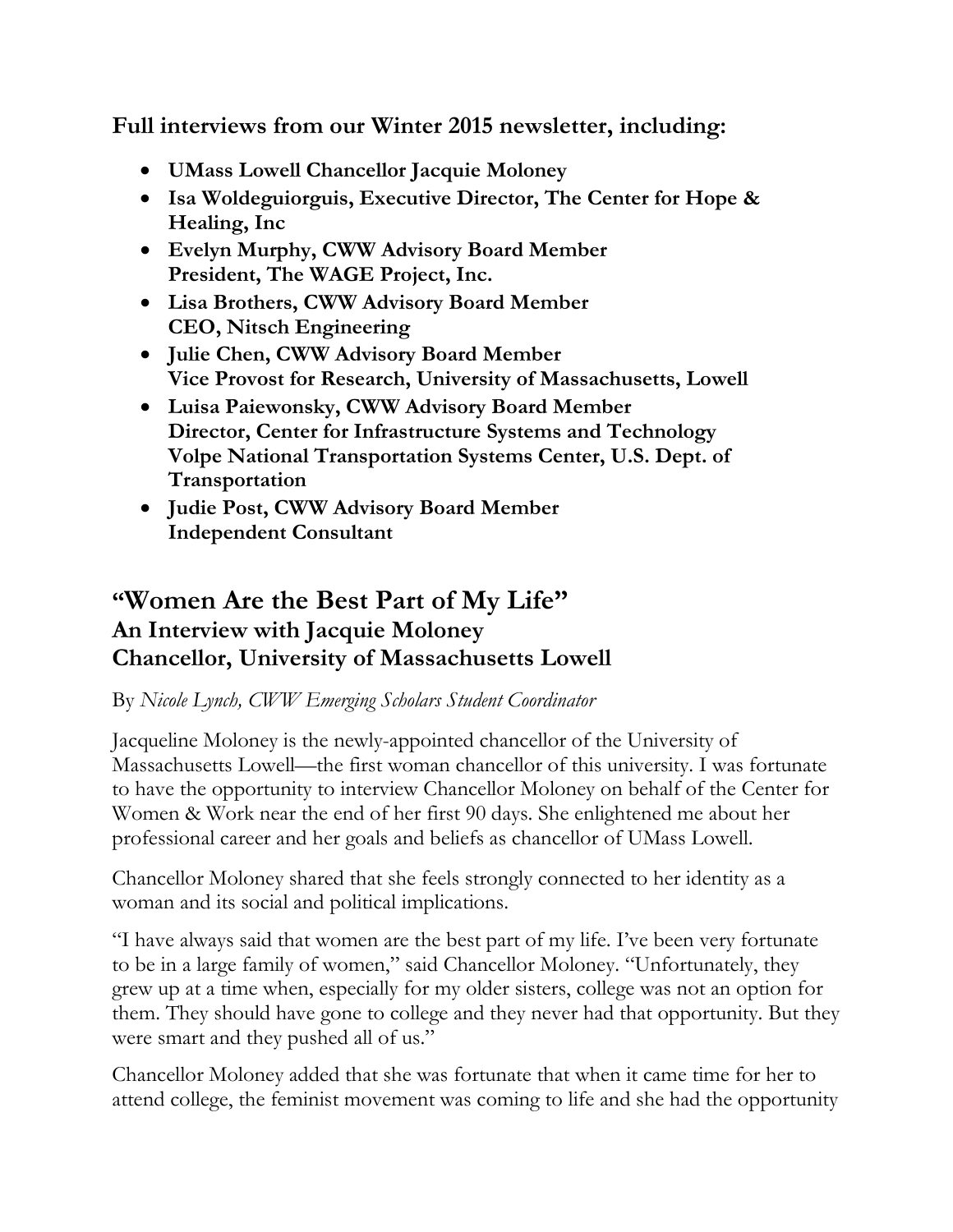to attend UMass Lowell. "I think that absolutely, fundamentally changed my life forever. There were a lot of strong women here who reached down to me as an undergrad, like you, and said, 'You can be everything you want to be.' I was just so lucky to have that experience."

The chancellor and I also share the experience of belonging to feminist groups on campus. I'm the vice president of a club called F.R.E.E. (Feminism Represents Equality for Everyone) and Chancellor Moloney started the first women's center at UMass Lowell. She stated: "If I wasn't a woman, I wouldn't have gotten to know all of those great women who challenged me, stretched me and taught me to keep going. I think, going forward, I've been lucky to have wonderful colleagues who are women and who feel it's our duty to support each other and to lift us all up collectively."

I asked the chancellor if she was familiar with the book, *Lean In* and author Sheryl Sandberg's theories that careers are like a ladder or a jungle gym (one is straight up the career ladder, one is made up of varied professional experiences).

"I would put myself in (Sandberg's) parents' generation, let me just say that. So I'm not sure that works for women of that generation. There was no ladder. There was no ladder for me. There was no ladder for her mother, I'm sure. I came up through the ranks and I was the only woman in the room just about all of the time. I had to find my own path and I think that was true for most women."

Chancellor Moloney gave me a book, Mary Catherine Bateson's *Composing a Life.* The author, she explained, "talks about how women compose a life. By the nature of who we are and how our lives are organized, we have to compose a life like composing a symphony, where you have to think about the best use of the instruments when you bring them in. You frame it in terms of what your skills are and what your strength is right now as a woman."

Chancellor Moloney faced critical points in her career when she had to make choices, the biggest of which was to take a break and have children.

"It was a big deal and so I chose—but that was part of composing a life," she said. "I had great confidence that if I followed my passions then it would work out. And it always did for me."

She described how, when she was staying home to care for her children, she found other ways to pursue her interests. "We started a women's conference in Lowell called Womenergy. So I didn't have to let go of my passions, I just did it in a different way."

As Chancellor, Jacqueline Moloney holds the belief that education should include applied learning and together, students learn skills they can use to make the world a better place.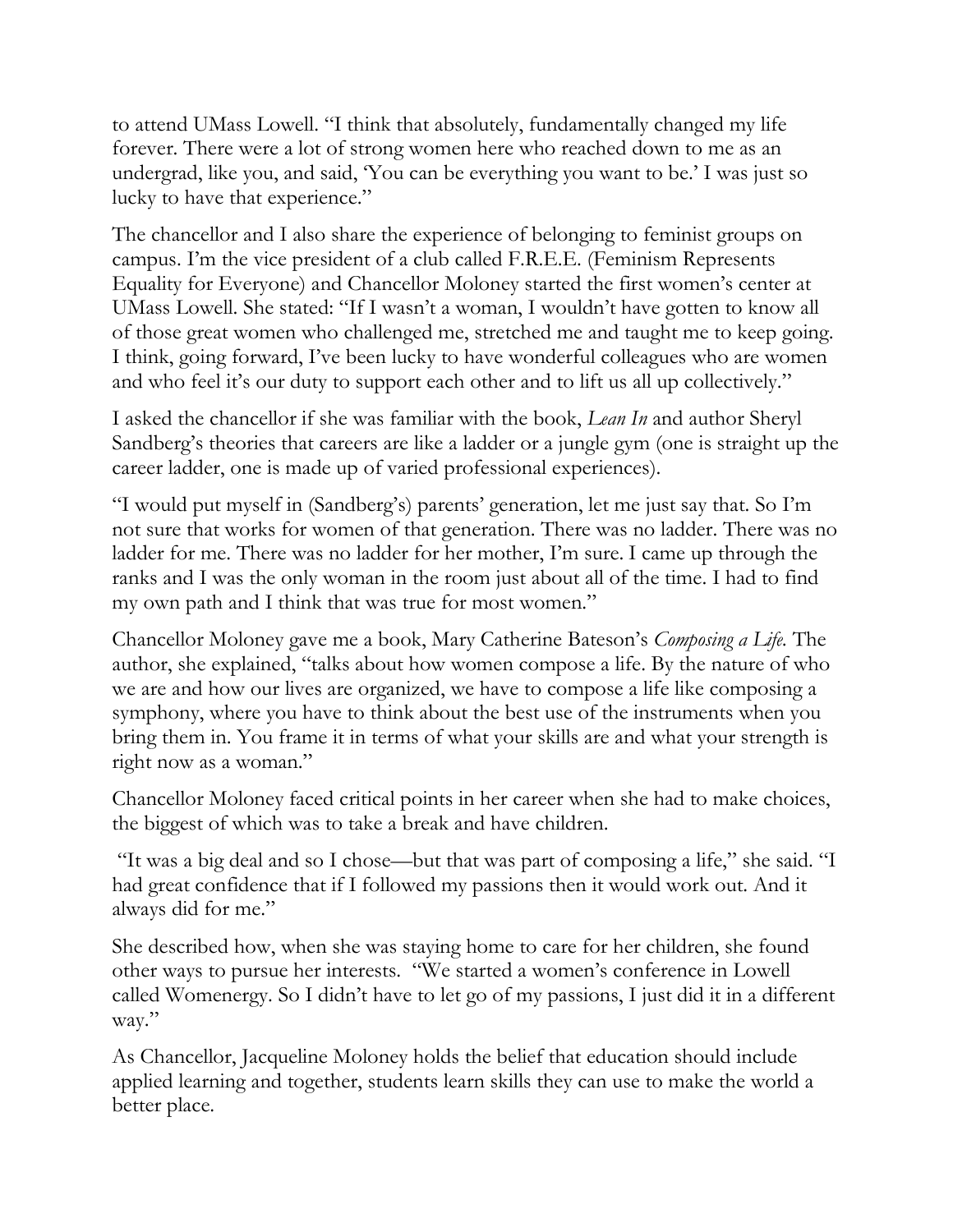"We provide a very unique education to our students." She said "There's no better way for you to stretch your mind than to not just read about a policy, learn a policy, but to really understand it in an applied way."

As an undergraduate at UMass Lowell, she majored in sociology, a course of study that changed her thinking about some things and taught her "that it is your responsibility to go out and make this world a better place."

Since Chancellor Moloney started her career as a social worker and director of nonprofits in Lowell, she knows "the power of you, and you, and unleashing that power."

As chancellor, she wants to stress applied learning by students because "it's really about students who are making a difference, applying their learning and making a difference" and that the university will continue to create opportunities for students to pursue applied learning.

Additionally, Moloney wants to focus on "how we tell our story" as a university because she believes that "we are changing the world through teaching, research and service" and she wants to "empower students and faculty to make a difference."

By interviewing Chancellor Jacqueline Moloney, I learned that she has succeeded in composing a life that is uniquely her own. She was involved in the community through direct work with disadvantaged populations. She gave back, in incredible ways, to the university at which she completed her undergraduate and doctoral degrees and where she worked for many years in a variety of roles, so much so that the previous chancellor asked her to be his second in command. She has served and continues to serve on the boards of multiple community-focused organizations and has been involved in grassroots community organizing. She's a staunch feminist as well as a mother and grandmother. And, most important for the future of this university, she has carried her community focus with her in her appointment as chancellor. Chancellor Moloney knows the value of community work through direct experience and she believes wholeheartedly in affording students the opportunities to learn that value for themselves.

# **"There Is Nothing Like Being Part of the Fabric of A Community**"

**An Interview With Isa Woldeguiorguis Executive Director, The Center for Hope & Healing, Inc.**

By *June Lemen, CWW Strategic Communications Specialist*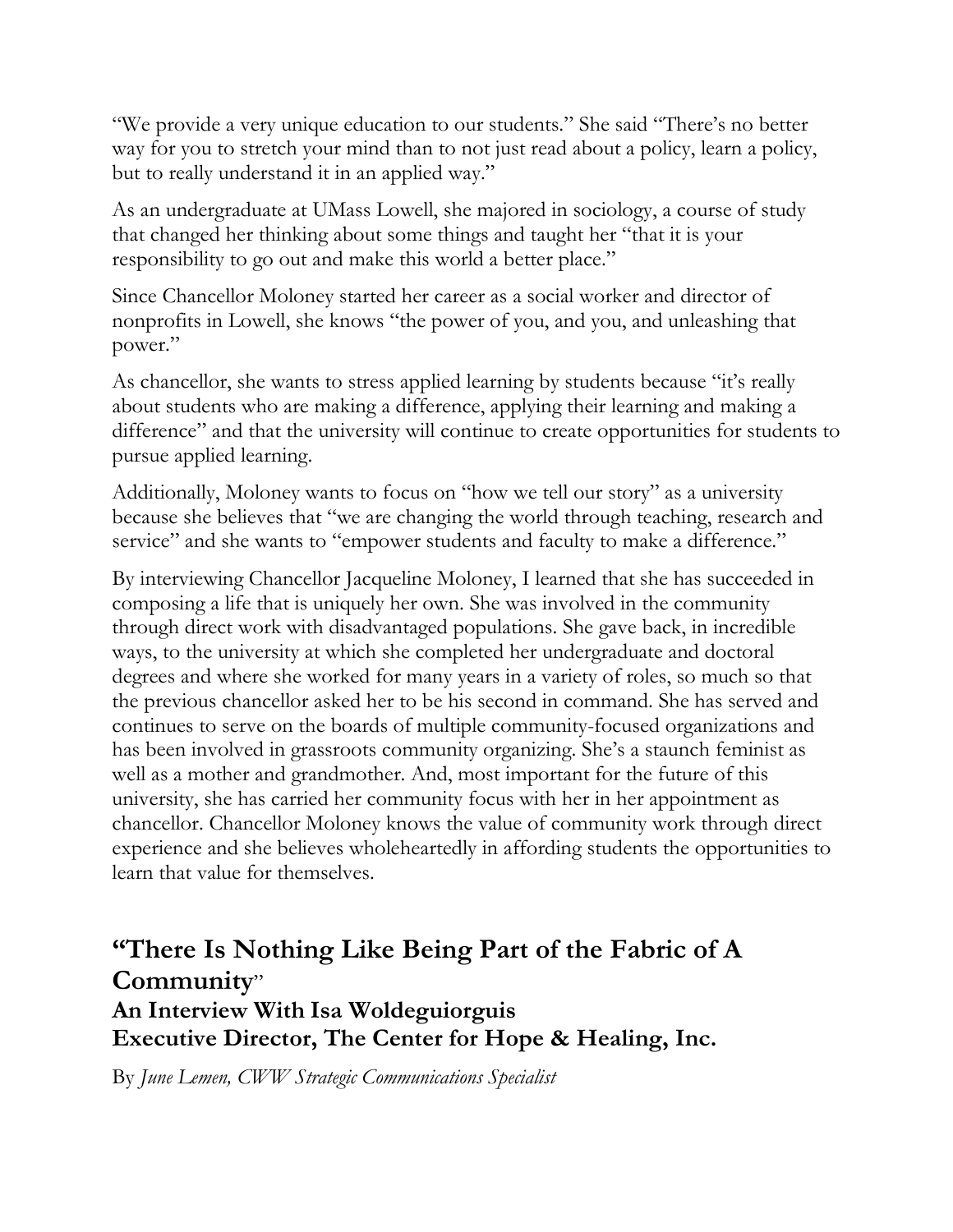### Q: Tell me a bit about The Center for Hope and Healing.

A: The Center for Hope and Healing was previously known as Rape Crisis Services of Greater Lowell. In 2012 we changed our name to reflect the non-crisis work we do to prevent sexual violence and to educate the community. The Center for Hope and Healing's mission is to support the healing and empowerment of survivors of rape and sexual assault through counseling and advocacy, to educate individuals and systems and to organize communities to eradicate sexual violence. CHH serves Lowell and 14 communities in the greater Merrimack Valley. The vision of CHH is a world free from sexual violence.

I am so excited to share that in 2016 we are celebrating our 40th year anniversary! I've been the Executive Director for nearly four years.

### Q: What's your background?

A: I came to the Center for Hope and Healing after working for over twenty years in the anti-violence movement. Before CHH, I worked in the child welfare and domestic violence field for over a decade, I worked at the state DV and SA coalition and was a national-level trainer and advocate. But I wanted to work and make a difference in a community; there is nothing like being part of the fabric of a community. That's what I wanted and that's why I came back to Lowell.

### Q: You knew Lowell?

A: I knew Lowell. I worked as an advocate for alternative sentencing for substanceabusing women in the 90's. Back in the 90's there were areas of the city that were like combat zones. But when I returned, all that had changed.

### A: So things were different?

A: Things were far better in Lowell when I returned than they were when I had left: the Lowell Renaissance had happened. I wanted to work in Lowell, because I like being part of a community and I like cities. I grew up in NYC and I like being able to hear many languages spoken while walking down on the street; I like seeing multiple generations walking around and living in the same area; I like being in an area with many different cultures. I have an affinity for this area—it feels like home.

Q: What's it like being the head of an agency in such a diverse community?

A: It's wonderfully rich and also a challenge. It should be required of all of us to create a full team—staff, board and volunteers that is reflective of the community. If you are going to be a part of the fabric of the community the number one question you need to ask is: who do you have to have at the table? Who are we? Who's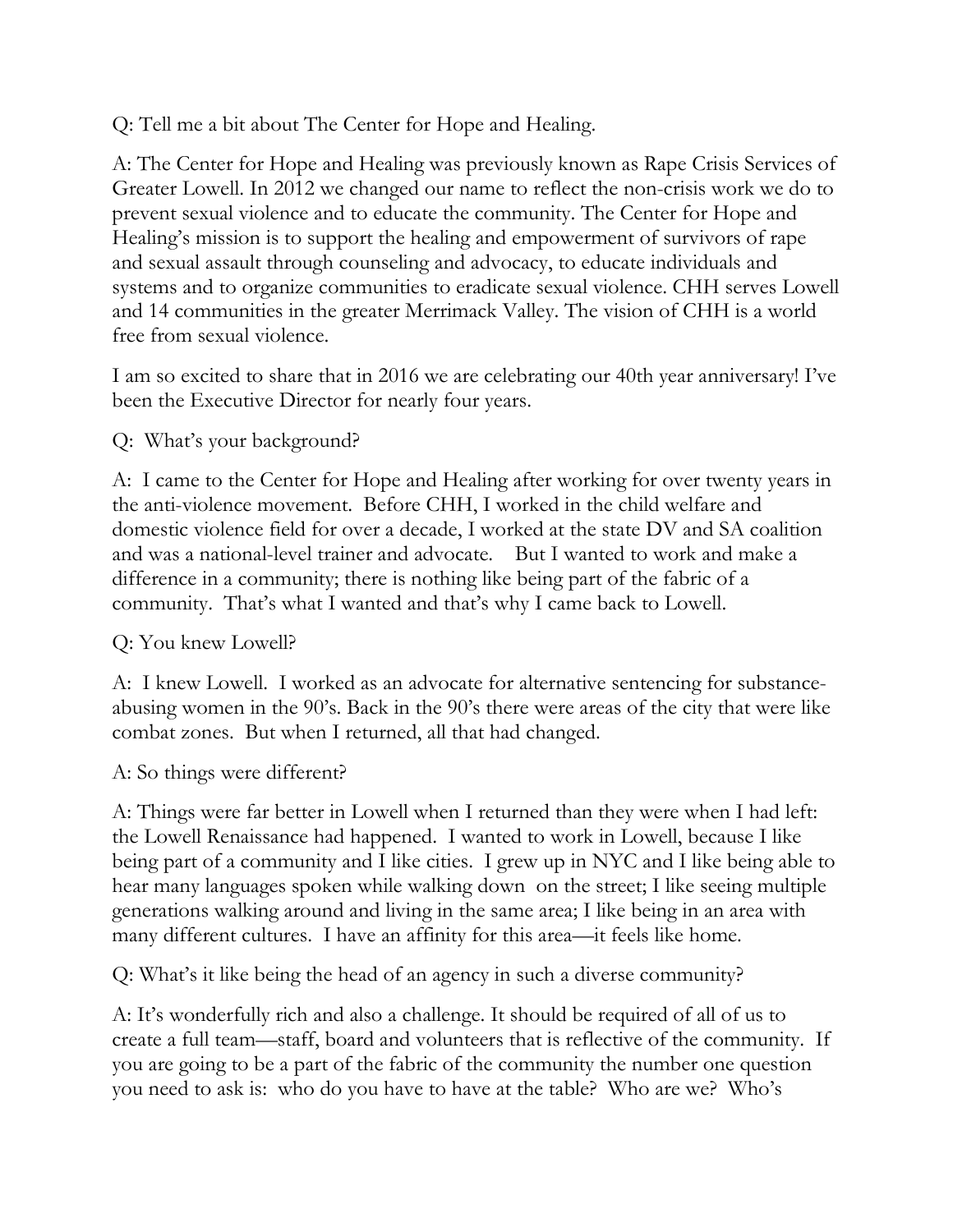missing? And even to ask yourself these questions you have to have conscious awareness of the mission of your organization.

We serve on average 400 survivors a year, through our 24 hour hotline, individual and group counseling and advocacy services. We are here 24 hours a day, 7 days a week, 365 days a year. We offer medical accompaniment and advocacy. We will go to the hospital with a victim or to the police. We offer legal advocacy and support groups.

Q: It sounds overwhelming. Is it cyclic?

A: Sexual violence happens around us all the time. Who hasn't been "cat called" or inappropriately touched in public? What do we see in the media everyday about women's bodies and sexuality? 80% of sexual assaults go unreported. In terms of reported sexual assaults there are peaks and valleys. Unfortunately some of them do align with college—assaults increase in September through December. We have a good relationship with UMass Lowell, though, and they support us in getting out the word.

We do lots of community education and outreach—we've made 1200 individual contacts in the community this year—either at community events, workshops, trainings and dissemination of materials. We go to local festivals, college fairs, churches, cultural events—wherever there are people we can educate and build relationships with.

Q: Do you think women are different from men in terms of leadership?

A: Women bring both assets and challenges to leadership. What women bring to the table is a combination of hard skills and life experience, along with cultural norms and strong community relations in management styles. But women also bring technical skills, as well as skills in mentoring: both creative and innovative types of mentoring. I feel strongly that mentorship is key in the professional development of women of color.

Q: What are some of your specific challenges as Executive Director of The Center for Hope and Healing?

A: The challenges include juggling all of the people at the table. There are board members and funders, Center staff, the community and colleagues —each person has their own personality, and has a job to fulfill for themselves and the people they bring to the table.

Part of my role is to figure out how to reach across the aisle of difference when people are not in agreement with each other. Another part of my role is to work with all the variables that come up in the course of a day.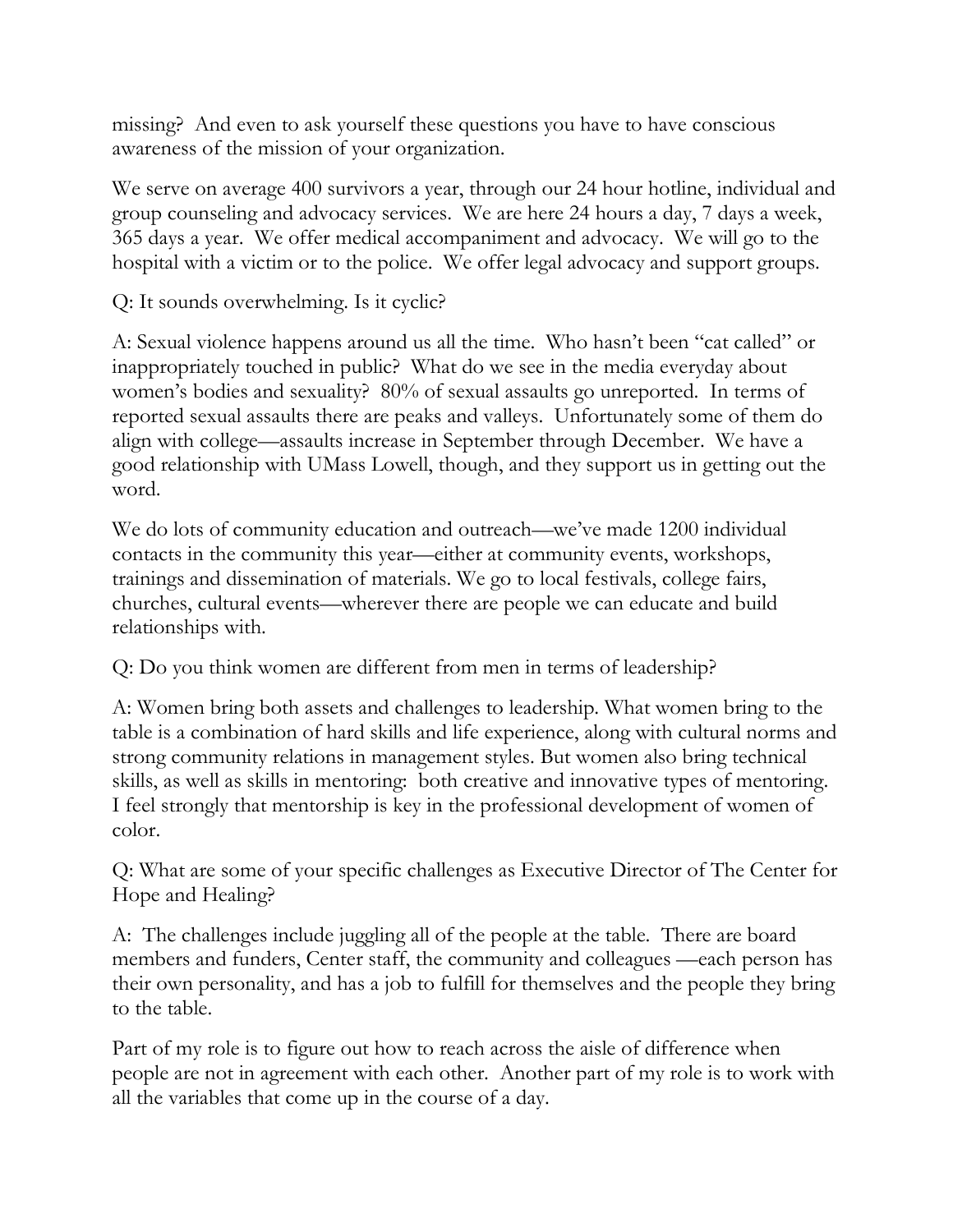Q: And raise funds! I know that when I have been on boards, fundraising is your number one job as a board member.

A: Yes, fundraising is a key to a successful board and it's a constant challenge. We raise funds in ways that support our mission and at the same time create awareness. It is always inspiring to see our supporters give back because they have seen firsthand how our services change lives and create hope and healing. We have received support from volunteers, board members, survivors and their loved ones. Every dollar really does make a difference. I believe if you are going to accomplish any goal, you need to focus: you need to stay grounded and steer your own course.

Q: You said before that you feel mentoring is key for women of color.

A: I do feel that way. I have a small circle of mentors and individuals whom I am mentoring. Part of the problem is there are limited opportunities for brilliant women of color to step in to—well, did you hear Viola Davis's speech?

Q: The one at the Emmys?

A: Yes. The one where she talks about what separates women of color from anyone else is opportunity?

Q: Yes, I did hear that.

A: Well, she was absolutely correct. I am not so sure that there are that sufficient opportunities for women and women of color, so I ask myself: how do you take a student's passion—in administration, in finance, in progressive politics—and bring that into the workplace? How can I create opportunity? How can we at CHH create opportunities? And I realize there are essential qualities shared by all women, including women of color.

Q: What are they?

A: Our leadership skills are not just theoretical. They are practical, day-to-day skills. Women—especially women of color—share an experience of living with our own various identities and navigating through a world that doesn't always value those identities.

In some ways, you can call what we have a compass. You can call it having empathy. You can call it groundedness. But we use it by navigating and negotiating difference to create material benefit. My grandmother and your grandmother did it. They negotiated their worlds to raise their families, keep children alive, build homes and businesses. That's real: practical concrete day-to-day skill in any environment. And that's what we bring to the table.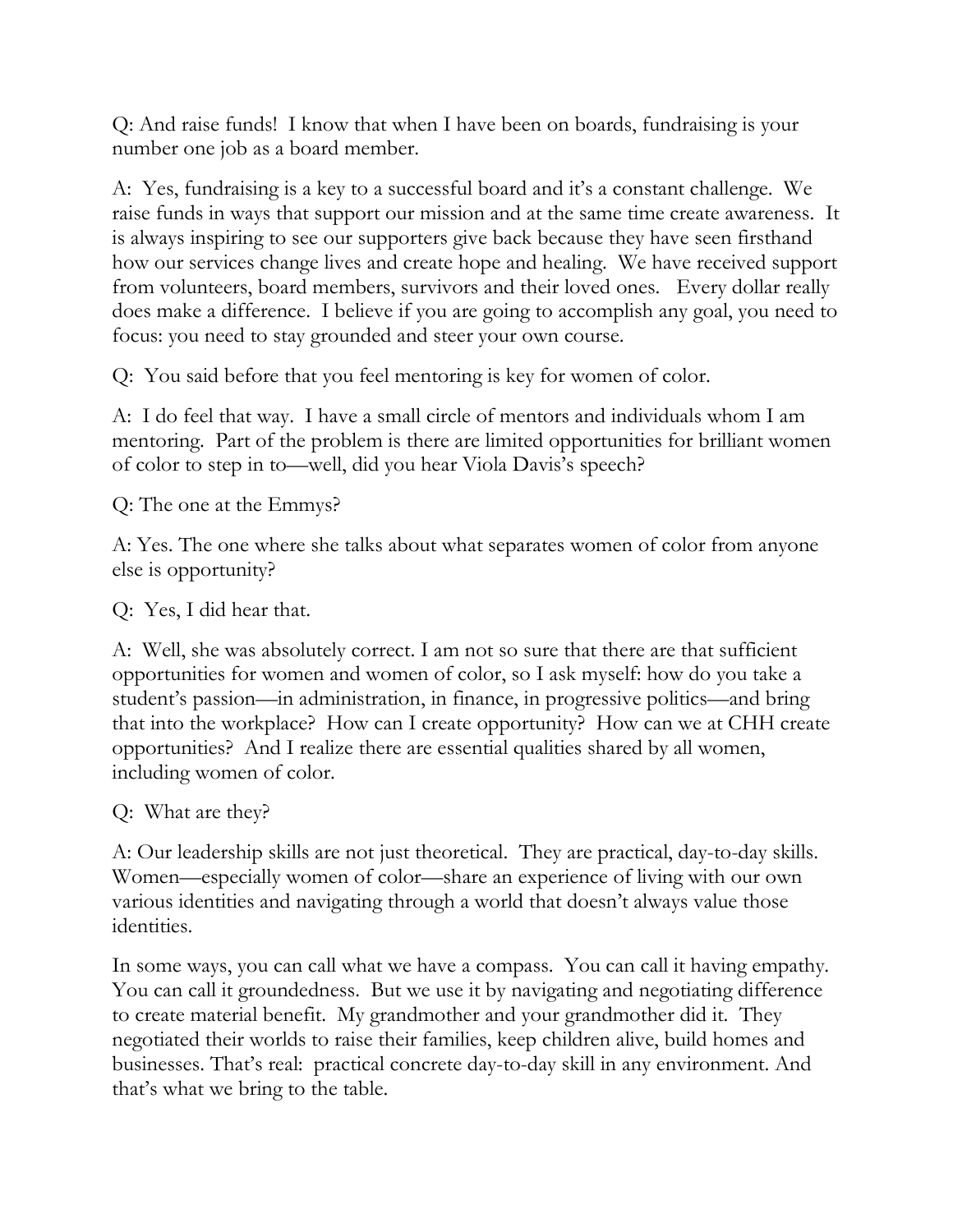Q: So you take those skills—negotiating difference, having empathy—and you apply it where you are?

A: Yes, vision, drive and empathy. I call it leadership.

# **Leading the Fight to Eliminate the Wage Gap**

#### By *Evelyn Murphy, Ph.D., CWW Advisory Board Member* **President, The WAGE Project, Inc. Resident Scholar, Women's Studies Research Center, Brandeis University**

For over a decade, I have single-mindedly pursued one goal: the elimination of the gender wage gap. My motivation is both personal and professional. On a personal note, my father had his first heart attack when I was 12 years old. I believed from that day on, that I would be responsible for financially supporting my mother and sister when I grew up. Since none of my family ever graduated from college, I raced through undergraduate and graduate school to prepare, earning a PhD in economics by the time I was 25 years old.

I became aware of the wage gap in my college jobs. I learned male friends earned more than I did even though we were all "interns". From then on, I watched through decades as professionals assured women that the wage gap would eventually disappear. Didn't happen. We're not even half way there.

My experience in government showed me what government can and cannot do. Government can lead by example. Yet, legislation will never solve this problem simply because, as a society, we will never allocate sufficient public dollars to regulate the wage gap out of existence. Individual employers may eliminate their own wage gap, but most employers do not see the wage gap as a significant threat to their business.

To eliminate the gender wage gap requires large scale action by both women and employers. That's why I founded The WAGE Project, Inc. to energize masses of women to negotiate to get paid what they are worth and large numbers of employers to pay their women employees fairly. Boston's Mayor Marty Walsh is the only public official in America demonstrating large scale civic engagement on both fronts under the direction of his Office of Women's Empowerment. WAGE is deeply engaged in this Boston initiative with the expectation of extending the model elsewhere in the country in the next few years.

Knowing that this activism can and will eliminate America's gender wage gap, I am as energized today as when I published *Getting Even: Why Women Don't Get Paid Like Men and What to do About It* ten years ago.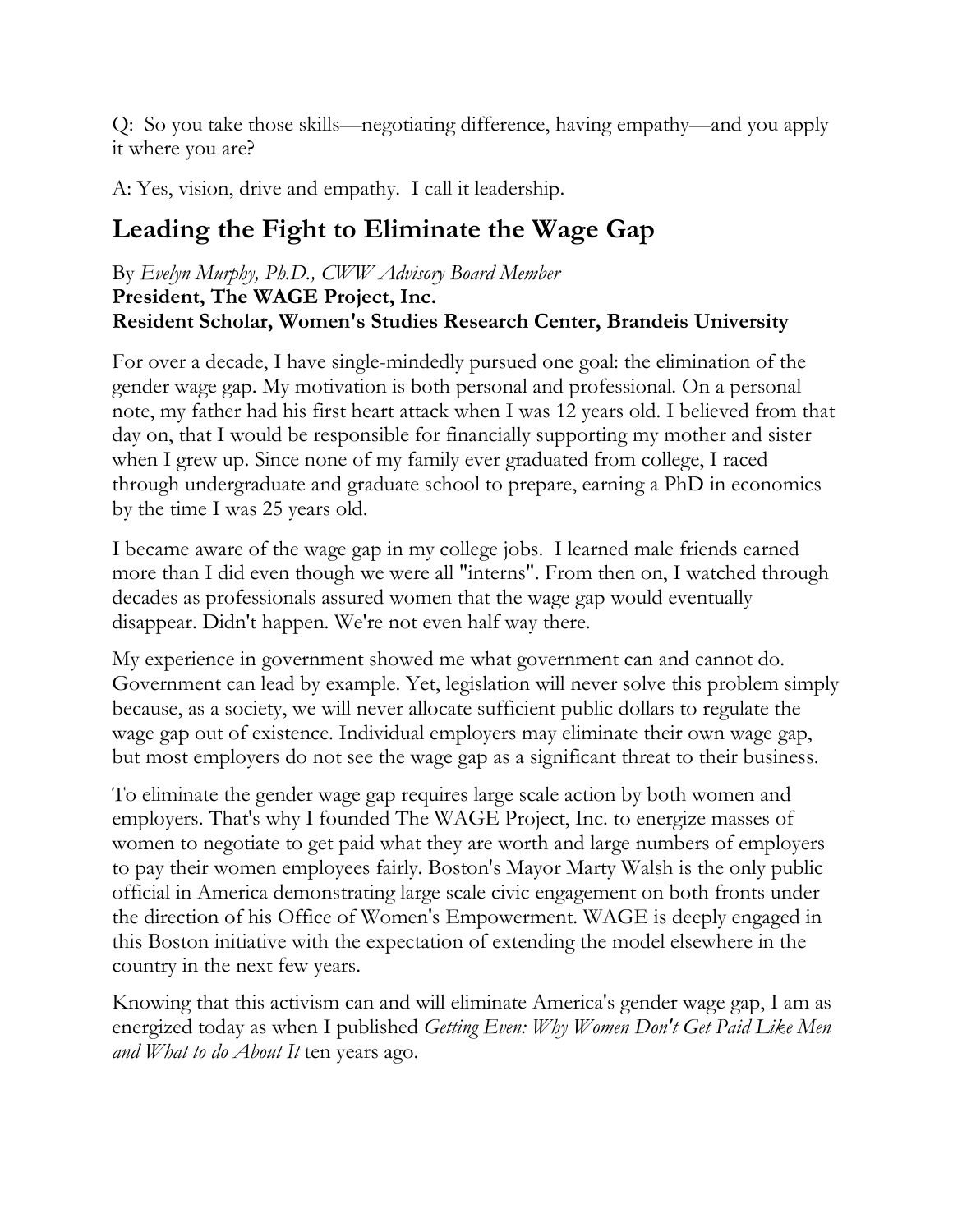# **Getting It Done Lisa Brothers CEO, Nitsch Engineering**

Lisa A. Brothers, PE, is the President and CEO of Nitsch Engineering — a firm that specializes in providing civil engineering, land surveying, transportation engineering, structural engineering, green infrastructure, planning, and GIS services. Nitsch Engineering also specializes in attracting and retaining women engineers: women make up 38% of the engineering staff at Nitsch.

Nitsch is known as being an excellent firm to work for and in 2014 Lisa won the EY Entrepreneur Of The Year™ Award in the New England region's services category. The award recognizes outstanding entrepreneurs who demonstrate excellence and extraordinary success in such areas as innovation, financial performance, and personal commitment to their businesses and communities. We wanted to find out what drives Nitsch's CEO.

Lisa is passionate about UMass Lowell—and engineering and wage equity—as well. She was a commuter student her freshman year; but found commuting isolating and difficult. Determined to live on campus for her sophomore year, she interviewed for a space in an off campus apartment on Merrimack Street. When she received her room assignment, she was not put into same apartment as her friends — instead she became the housemother and got her room and board free.

Immediately after graduation, she went directly to graduate school at Northeastern University and got an MBA. She met her future business partner, Judy Nitsch after she left the public sector. When Judy left to found her own firm, Lisa joined her as her first employee. Twenty-six years latter—they have built an outstanding company! During our Women's Works event, I was able to ask Lisa about her career.

Q: "Do you feel that Judy mentored you?"

A: "Definitely. And she still does and I also mentor her."

Q: "So what's your advice about leadership?"

A: "Be authentic. I feel that how you lead comes from who you are. For example, I am not really eloquent. I'd love to be, but's that's not who I am. I am direct, for one thing and I jump around a lot when I talk — not literally, but topically."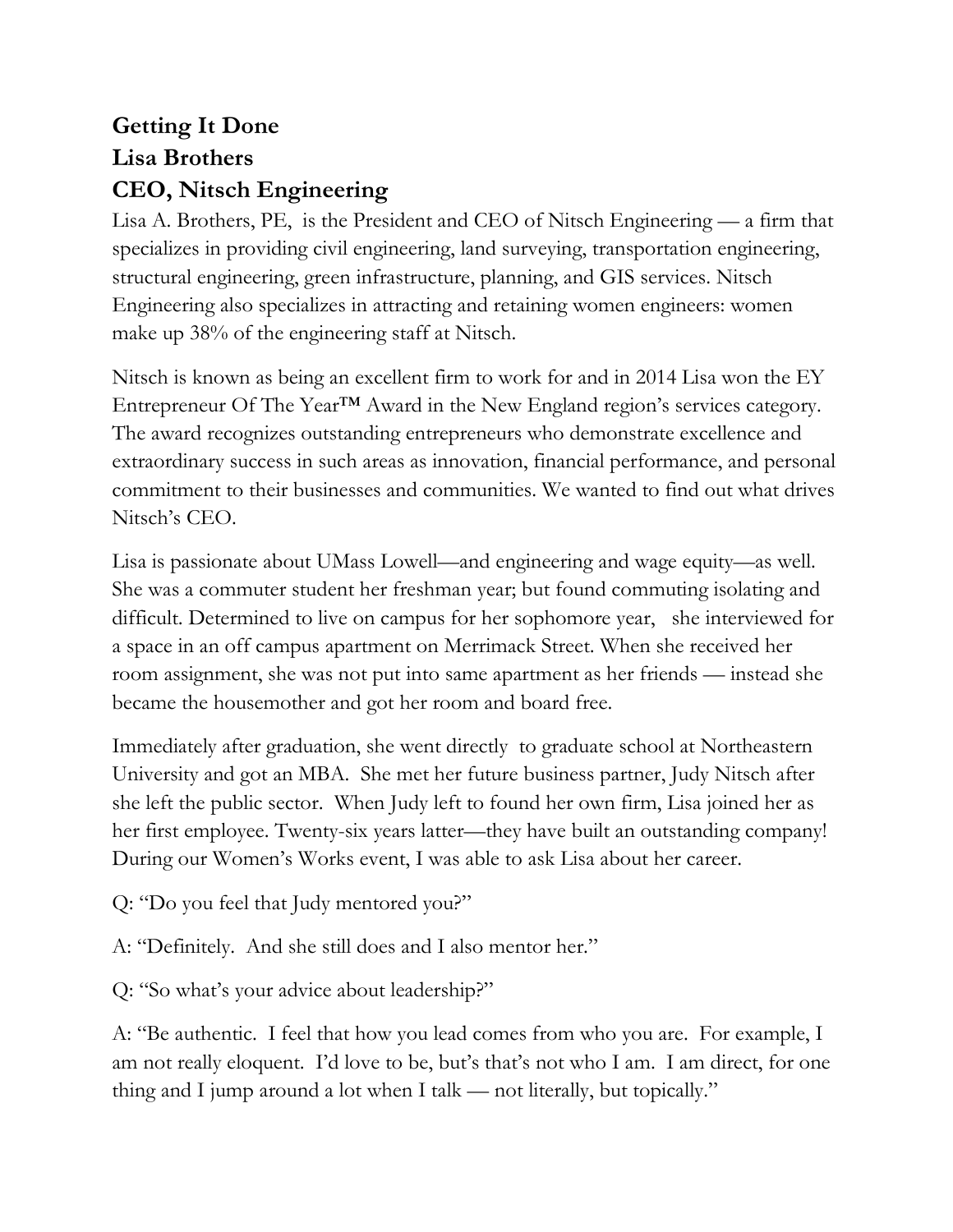Q: "How did you get interested in engineering?"

A: "I hate to sound like a stereotype, but I was a tomboy and was always outdoors. In school I was good in math and science, but oddly enough it was my typing teacher who said, 'You should go to into engineering'. My mother was a widow — my dad died when I was 11. There was really no money for higher education, so I went to UMass Lowell because it was affordable."

Q: "And engineering was what you majored in?"

A: "Yes. And I was very purposeful about my career. I decided to get my MBA right after I graduated —I knew that I was going to need that business training."

Q: "And how did you come to be at Nitsch?"

A: "I joined Judy. She left the company we were working together at to start her own firm and I wanted to work with her., which is another thing that I feel strongly about — you have to create your own opportunities. When Judy left, she couldn't recruit people to come work for her—she had a non-solicitation. When she announced she was leaving to start her own firm, I followed her into her office and said, "Not without me!" I created that opportunity for myself; you need to make sure that you jump at things that make you stretch. Make yourself uncomfortable. As a leader,  $\frac{1}{2}t$  is my responsibility to push people into uncomfortable roles."

A: "You have to make progress. And one of the ways you ensure progress as a leader is by being approachable."

Q: "It strikes me that you are probably very approachable. You're *not* one of those managers that it's difficult to tell bad news to."

A: "It's interesting that you should say that, because people I work with have said that, too. I'm pretty direct, and since I think that the most important thing is to be transparent, I think being approachable is part of that, even when you have to give people bad news. And you also have to stretch. You have to stretch yourself and the people who work for you because not being challenged and engaged—in my opinion—leads to people leaving. Managers should nudge people more, in my opinion."

Q: "What else do you think managers should do?"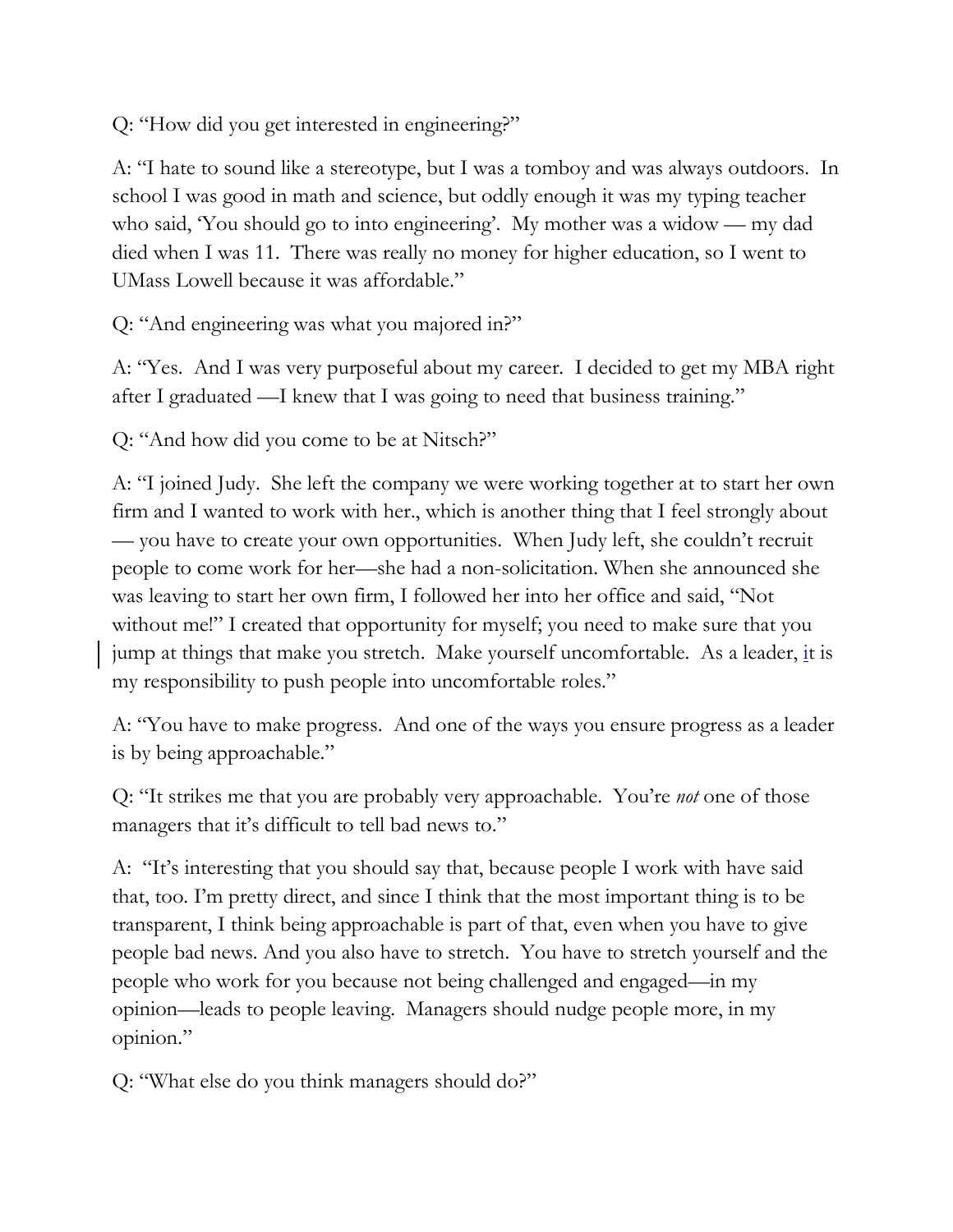A: "I know what they shouldn't do: micromanage. People do not become autonomous, which is necessary for leadership, if their managers micromanage them. And women in leadership should avoid Queen Bee Syndrome: women should always reach up – or down – or out – to other women."

Q: "Can we talk about your company's gender make up? And wage equity?"

A: "38% of the engineers at Nitsch are female. Women come to us. There are very few female engineering firms with female heads. "Back in the early years of the company we had to find out about wage equity through the outside. Judy and I were being paid at 45 and 55% of what our male peers (CEOs and COOs of other engineering firms) were being paid."

### Q: "What did you do?"

A: "We gave ourselves raises. And then we did a survey of the industry and made sure we were paying the men and women at our firm — who had the same qualifications — equivalent salaries."

Q: "Is there anything else you do to ensure a steady flow of women into engineering?"

A: "We hold an 'Introduce A Girl to Engineering Day' at Nitsch during National Engineer's Week. It will be February  $26<sup>th</sup>$  this year. We started doing this 14years ago. We explore a different engineering discipline every year. Over 100 girls attend for half a day session. The girls are from  $6<sup>th</sup>$  through  $12<sup>th</sup>$  grade. It's very gratifying, and several years ago one of our new graduate hires was a woman who was introduced to engineering at Nitsch on 'Introduce A Girl to Engineering Day'."

Q: "The EY Entrepreneur Award must have felt quite good."

A: "Yes, and during the prep for the award, I had to find out what my personal business brand would be. I talked to friends and colleagues, and it was 'Gets It Done.' I felt it was accurate, because as a manager and leader, I feel that you need to be productive. You're going to run into problems, but you have to keep moving forward."

Q: "That's how you get things done?"

A: "It's the only way you can get things done."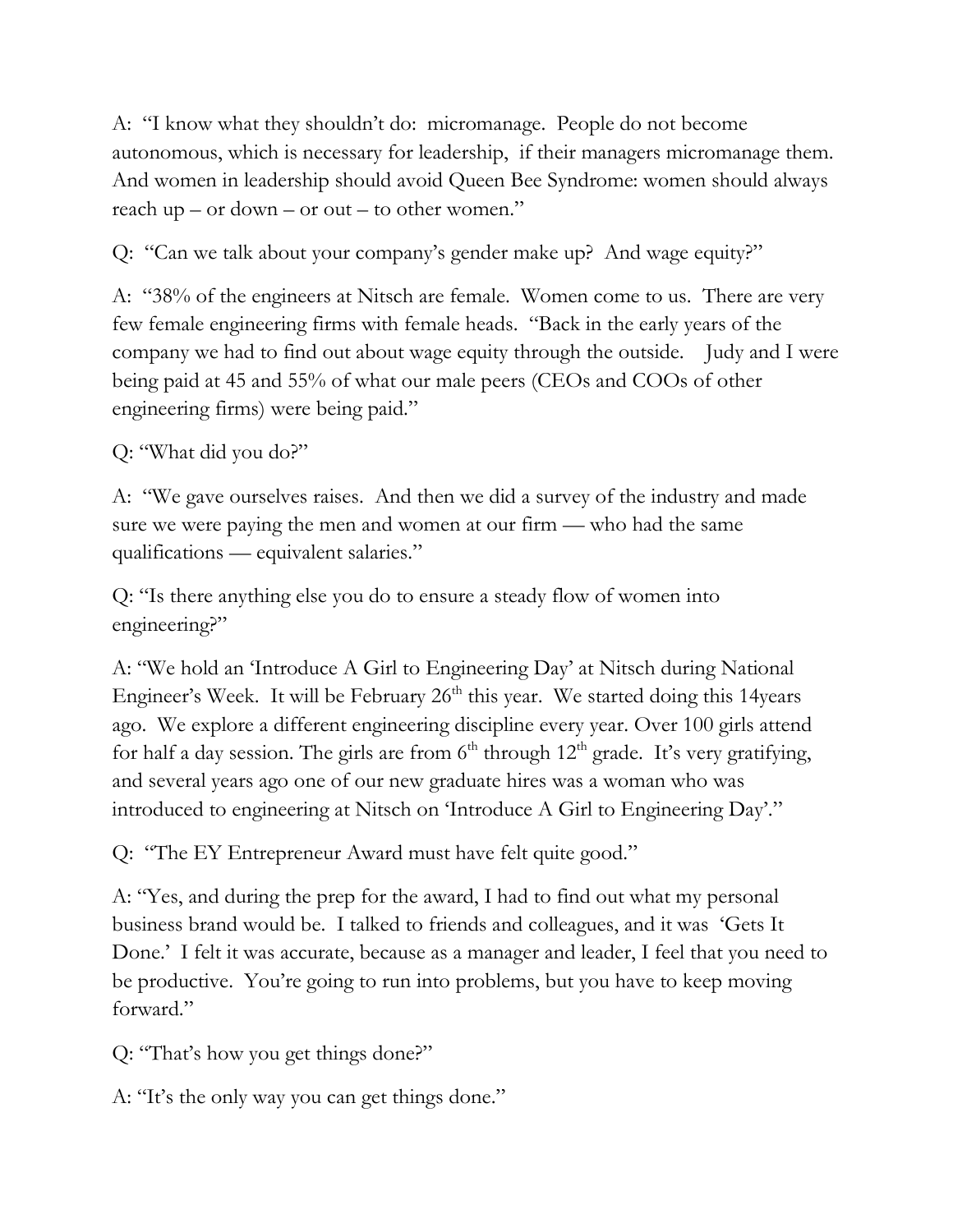## **Julie Chen, Ph.D. Vice Provost for Research, University of Massachusetts, Lowell**

One of the most vexing questions in higher education today is this—why aren't there more women in academic leadership roles? To find out, I asked Julie Chen, the Vice Provost for Research at UMass Lowell, what she thought some of the reasons might be, in a brief  $Q \& A$ .

"If we are talking about research center leadership, it seems that many times the teams are created by who knows who, so networks are key to getting more women in academic leadership. Women aren't always as well-connected as men. For example, in the case of STEM chair positions, the number of women in STEM who are full professors is small to start with. At UMass Lowell, the chair positions are elected by the faculty, so that adds another layer of complexity."

Q: "UMass Lowell has been particularly successful in having women in academic leadership roles. What has helped us to be successful here?"

A: "I think that we have strong women leaders who serve as role models and are supportive of other women; we also have strong men leaders who are supportive of women."

Q: "What lessons have we learned that might be helpful to other institutions of higher education?"

A: "I think that all institutions need to actively ask women if they are interested and encourage women to apply or take on leadership positions."

Q: "What factors might dissuade women faculty from being attracted to leadership positions as currently designed?"

A: "Significant time commitment, for one. Also, the expectations and reactions from other people are still different for women and men —in terms of management and leadership style."

**Luisa Paiewonsky — 'There are No Neat Narratives' Director, Center for Infrastructure Systems and Technology Volpe National Transportation Systems Center, U.S. Dept. of Transportation**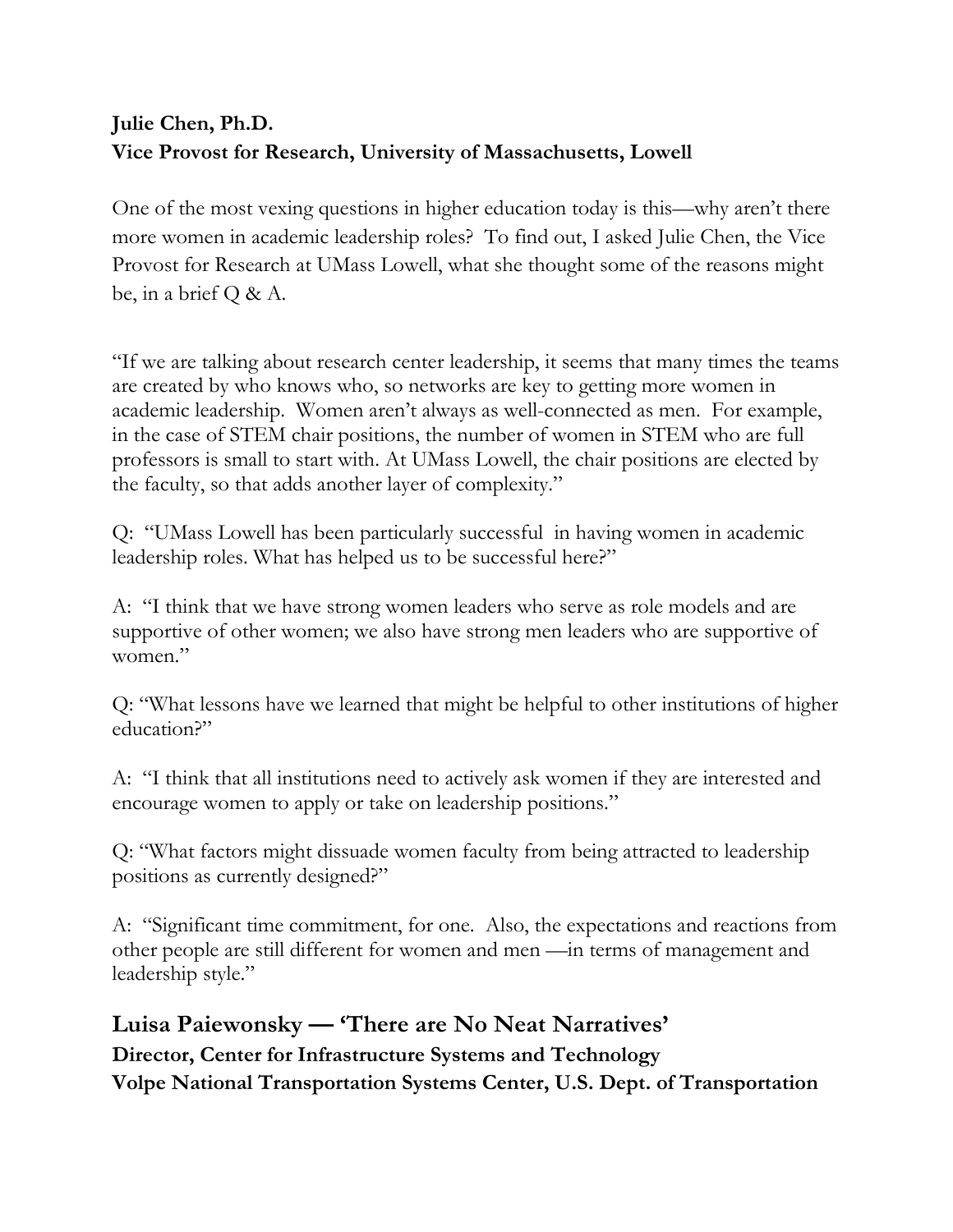Luisa Paiewonsky joined the U.S. Department of Transportation's Volpe National Transportation System's Center in 2011.She is currently the Director of the Center for Infrastructure Systems and Technology. She is the former Commissioner of the Massachusetts Highway Department and Highway Administrator of the Massachusetts Department of Transportation.

Q: How did you get into transportation?

A: I have loved highways since I was a kid. And when I was in college, a family friend worked for the Department of Public Works (later the Massachusetts Highway Department), and she offered me an internship. I interned with her the summer after my junior and senior years. After graduation, I served three years in the U.S. Peace Corps and then re-joined the Highway Department, eventually working my way up through the ranks.

Q: So interning is important? What do you think about mentoring?

A: Interning is important, and we have lots of them here at the Volpe Center. I view mentoring as an obligation, and I encourage the people I mentor to become mentors themselves once they get settled in their careers.

If they see themselves as just taking in knowledge, that's not enough. They need to see themselves as leaders and talented professionals in their own right, even if they are still not at the career level they want to be at. It's not just CEOs who should be mentors. At every stage of their careers, people should look for opportunities to mentor others and continue to be mentored themselves. Anne Aylward, who is the Associate Deputy Assistant Secretary for Research/Deputy Director at Volpe, is someone I view as a mentor and role model.

Q: How do you choose whom you mentor?

A: Well, right now I've just had the first meeting with a young woman as part of the formal mentoring program at Volpe, but with the other people I mentor, I let them approach me. They ask questions and I let them know that I am available to talk. They can call me to bounce ideas around — or if they want to discuss how to balance their lives and careers, I'm willing to share my experience.

Q: You've been a woman leader in a government agency that is traditionally a stronghold for men: transportation. Do you see being a woman leader in a non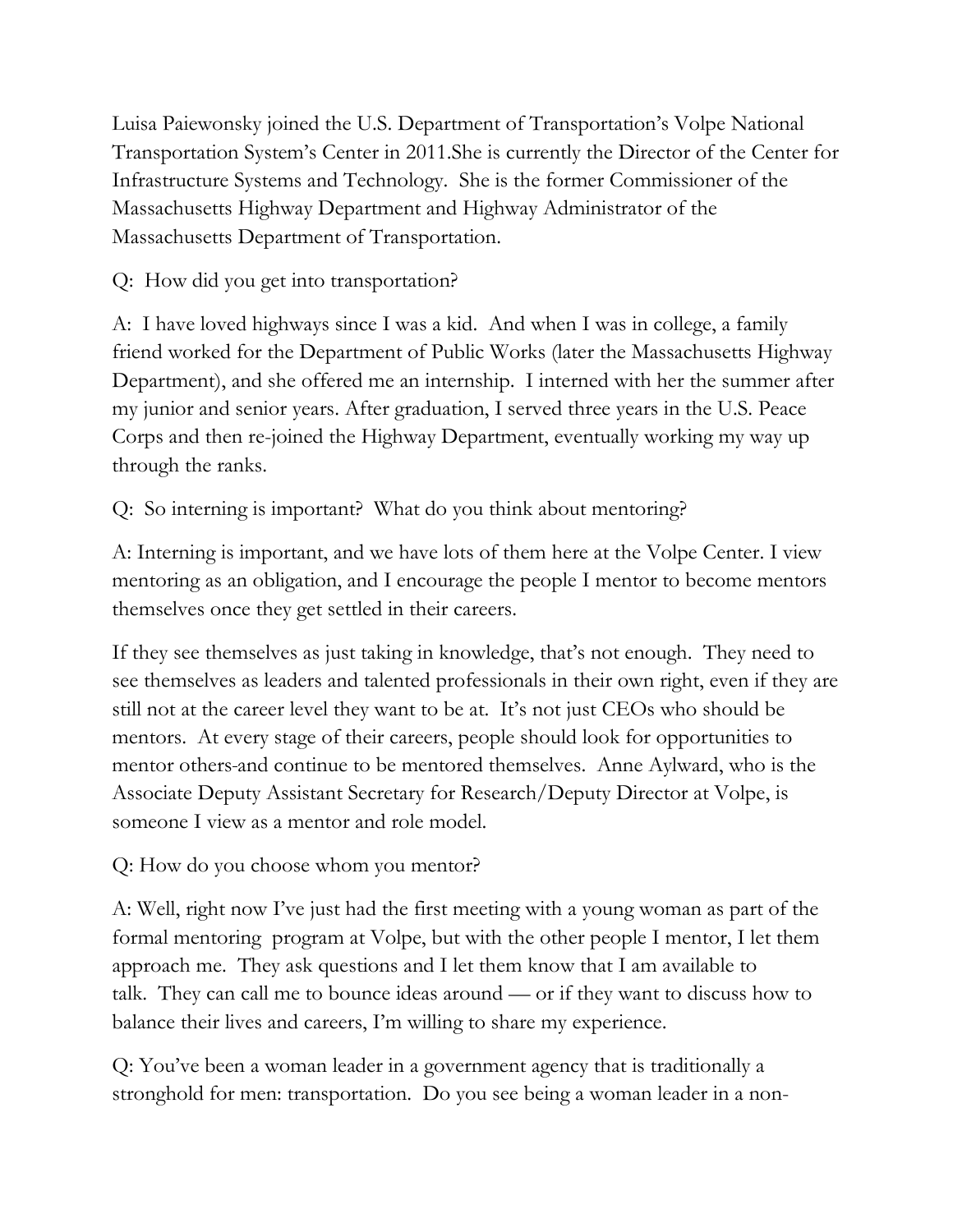traditional field as any different from being a leader in any field? Particularly when you are trying to introduce new kinds of solutions to problems? Do you think that the issues for leaders have changed over the past 25 years?

A: There is clearly more emphasis now on work-life balance, whereas previously there was a more stringent divide between professional and personal lives. I think that the value of having a diverse workplace is that it's harder to be stuck with old values when you're watching the new values develop right in front of you. When there's no real balance — say, you have to miss a critical meeting to take care of your kids, there may well be consequences for your job. The good news is that we have more choices these days, but that doesn't make the choices easier.

I've experienced that personally. When I was Highway Commissioner I had to leave that job because of family needs. I have no regrets about that decision, but it was really difficult because I loved the work and my colleagues were a great source of support. People assume that there's a 'neat narrative' where everything balances out reasonably. Narratives are not necessarily that neat in real life.

Q: Do you think that your career is different from that of other women in traditionally male-oriented fields?

A: I am not sure. I've never worked outside transportation and I think that part of the reason I've had such a good time is that I work with engineers. Engineers are all about finding solutions for problems. They work well with my management style. I'm not an engineer myself, but I've worked in transportation for 25 years and I love working in teams that are focused on solutions. I am a planner by background and I think it's important to bring in a mix of disciplines and perspectives.

Q: Is there anything else you'd like to add?

A: I think that one of the reasons why I've had such an enjoyable career in a traditional male stronghold is that transportation is, by its very nature, a collaborative process. There's planning, design, permitting, building — no one person can do it all. Women leaders bring a lot of value by realizing the job is collaborative, and the work isn't done until the construction is complete and the project is successful. The team and the project are bigger than anyone's individual skills.